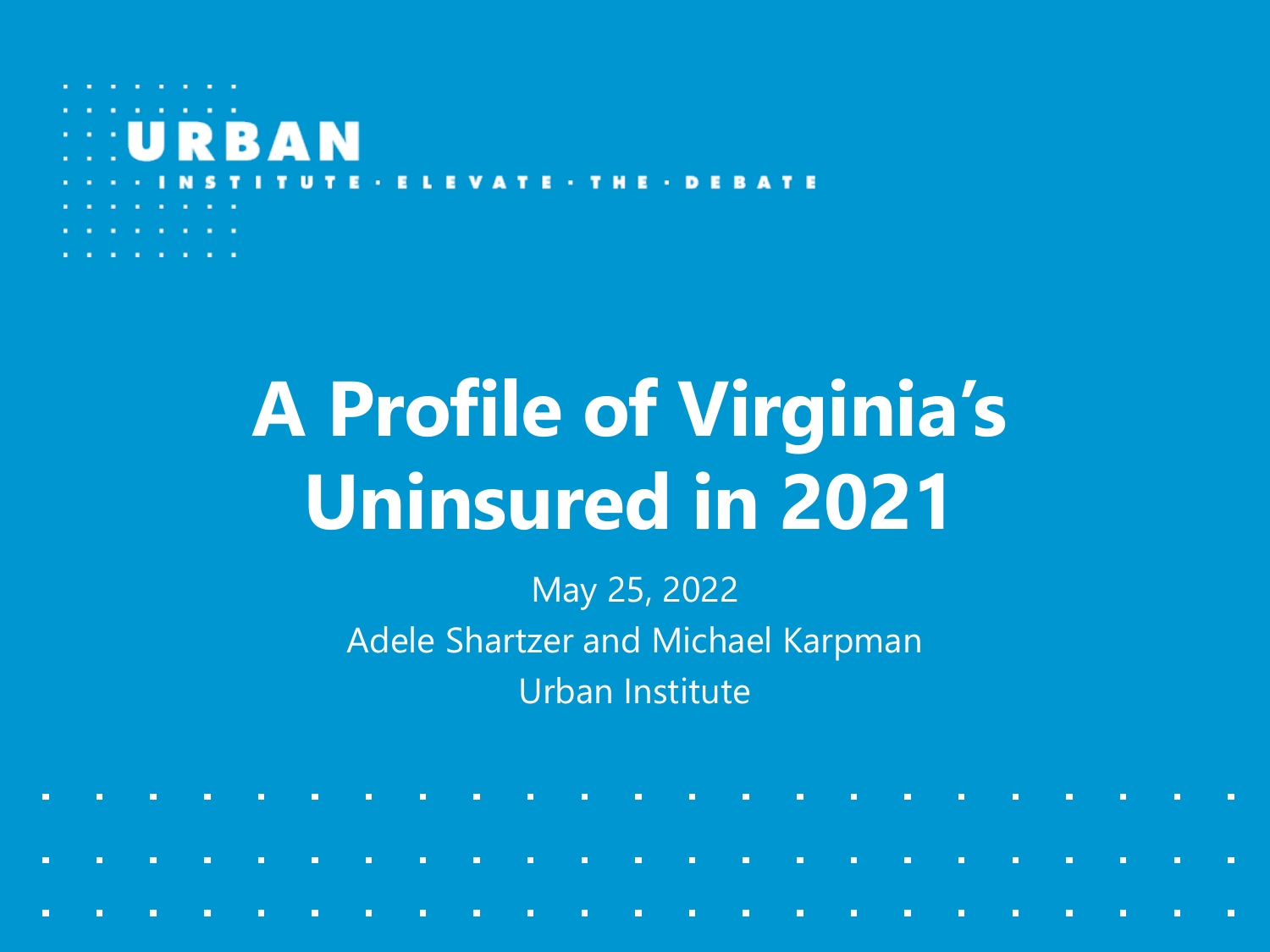## Main Takeaways for 2021

- There were about 455,000 nonelderly (ages 0-64) uninsured in Virginia in 2021.
- In 2021 the uninsured rate in Virginia (6.5%) was lower than the national uninsured rate (10.9%).
- The uninsured rate for the nonelderly in Virginia decreased from 2017 (11.3%) to 2021 (6.5%) with the state's expansion of Medicaid to include low-income nonelderly adults and policy responses to the COVID public health emergency. In contrast, the national uninsured rate for the nonelderly *increased* from 2017 (10.0%) to 2021 (10.9%).
	- The uninsured rate for children (ages 0-18) in Virginia decreased between 2017 (5.5%) and 2021 (2.1%). Approximately 41,000 children were uninsured in 2021. Nationwide, the uninsured rate for children increased from 5.4% in 2017 to 6.1% in 2021.
- In 2020\*, uninsured adult Virginians were much more likely than insured adults to have unmet health needs and less likely to receive preventive services.

\* Estimate is from the 2020 BRFSS; the 2021 BRFSS is not yet available. Please see the Methods slide at the conclusion of this chartbook for more information about definitions and data sources.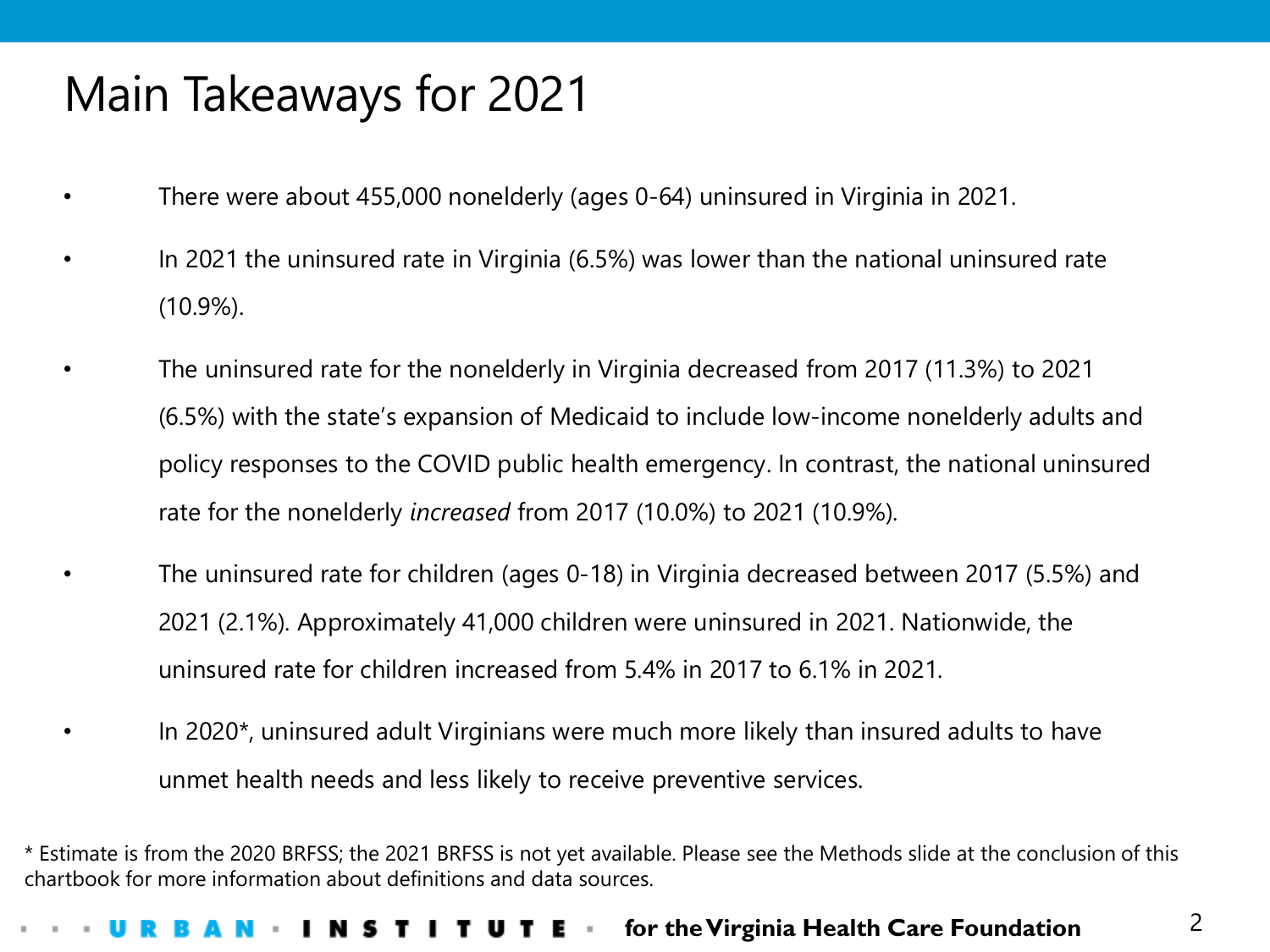### **455,000 nonelderly Virginians (0 – 64) lacked health insurance in 2021**

**Total Nonelderly Virginians**



*Source: Urban Institute, May 2022. Based on the March 2021 Current Population Survey Annual Social and Economic Supplement (CPS-ASEC).*

### **for the Virginia Health Care Foundation**T I T U T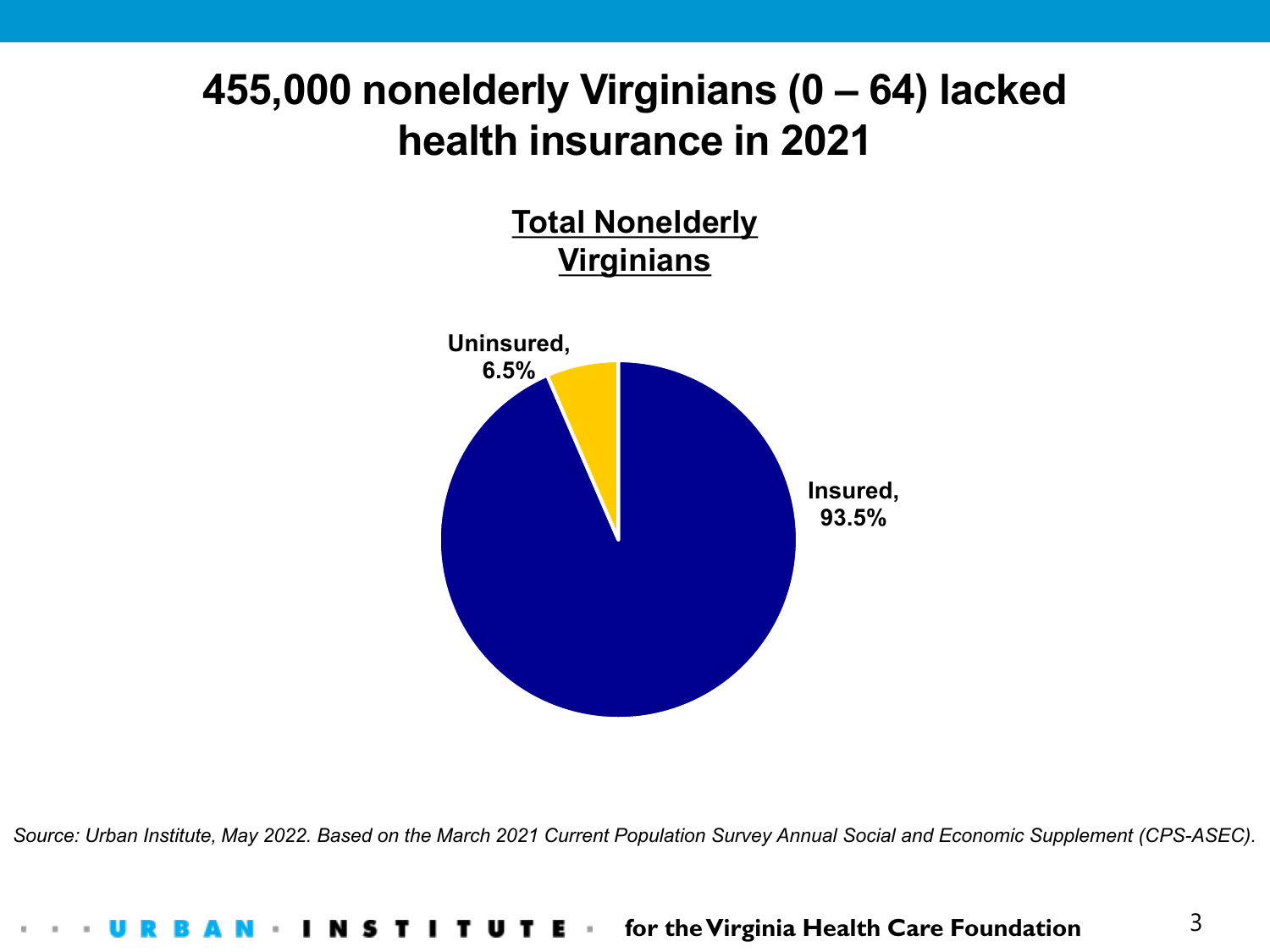## **Nonelderly adult Virginians (19-64) were 4 times more likely to be uninsured than Virginia children in 2021**



*Source: Urban Institute, May 2022. Based on the March 2021 Current Population Survey Annual Social and Economic Supplement (CPS-ASEC).*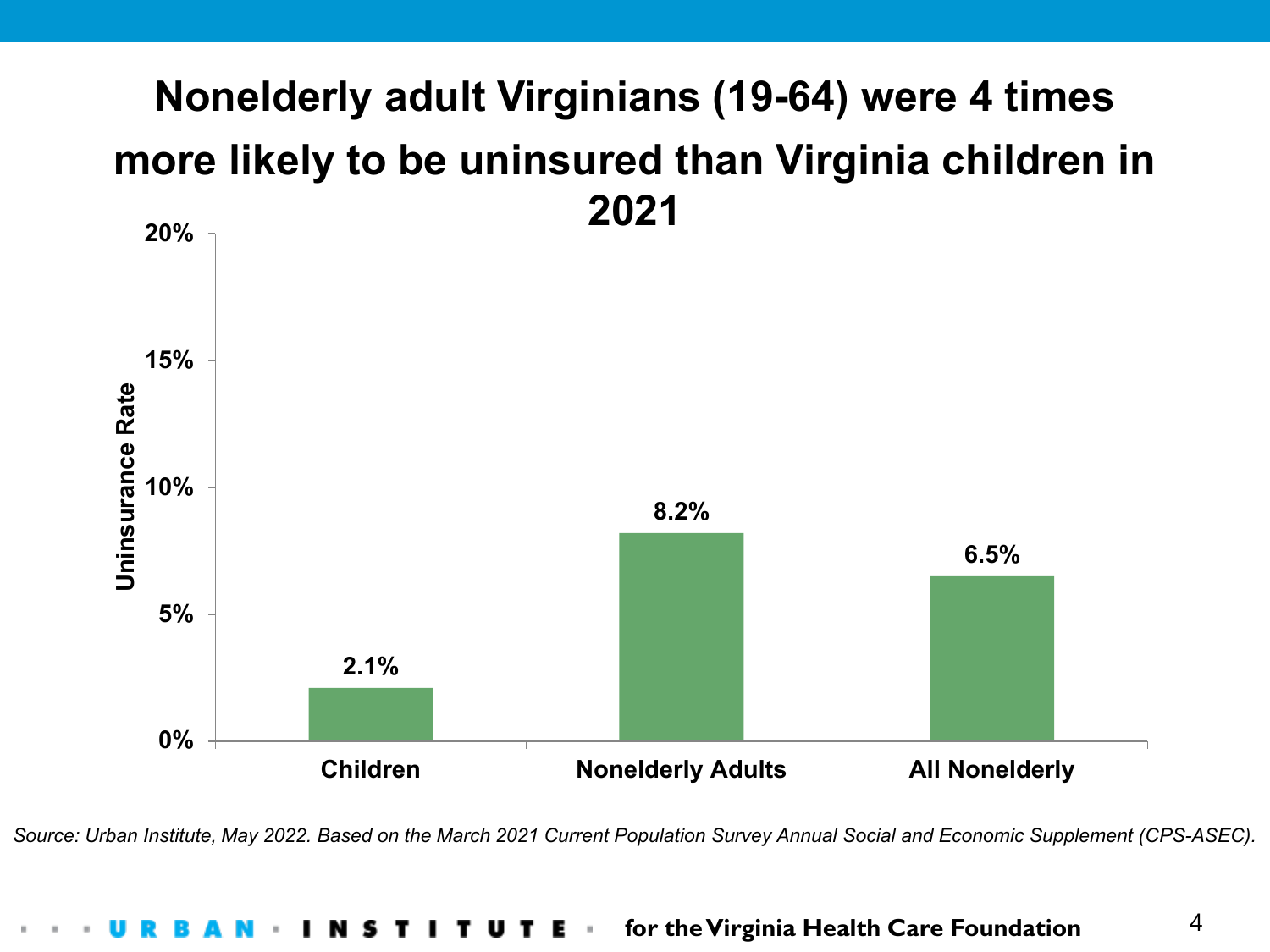## **Virginia had a significantly lower uninsured rate than the United States among the nonelderly in 2021.**



*Source: Urban Institute, May 2022. Based on the March 2017, 2018, 2019, 2020, and 2021 Current Population Survey Annual Social and Economic Supplement (CPS-ASEC).*

*Notes: Orange dashed line indicates implementation of Virginia's Medicaid expansion (2019). 2020 estimates should be interpreted with caution due to a lower-than-normal CPS-ASEC survey response rate related to the COVID-19 pandemic. For more information about national changes in [insurance between 2019-2021, see Urban Institute's brief https://www.urban.org/research/publication/bolstered-recovery-legislation-health](https://www.urban.org/research/publication/bolstered-recovery-legislation-health-insurance-safety-net-prevented-rise)insurance-safety-net-prevented-rise*

*\* Denotes 2021 estimate is significantly different from 2017 estimate at the* p *< 0.1 level.*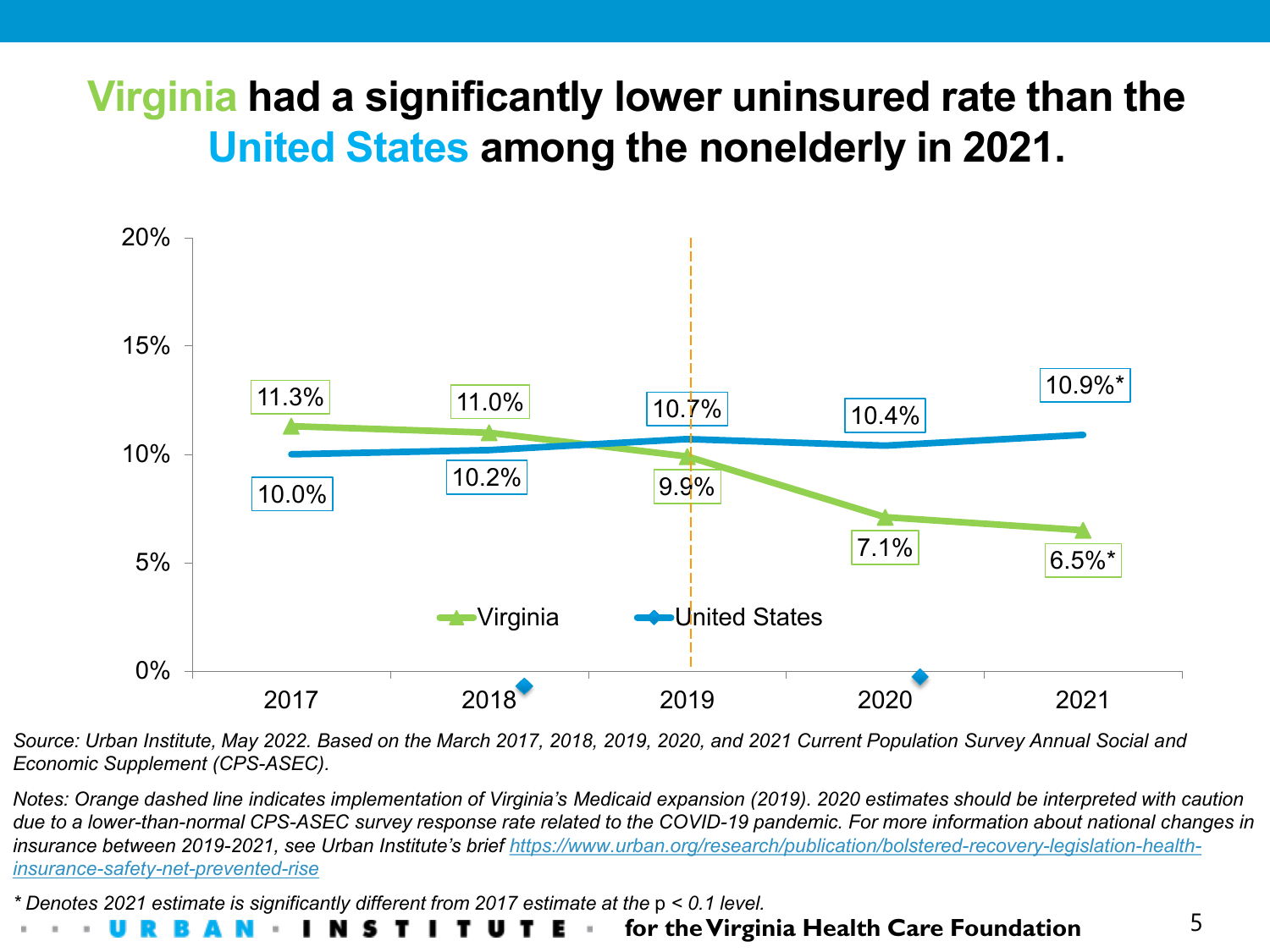### **Uninsurance in Virginia decreased among both nonelderly adults and children from 2017 to 2021**



*Source: Urban Institute, May 2022. Based on the March 2017, 2018, 2019, 2020, and 2021 Current Population Survey Annual Social and Economic Supplement (CPS-ASEC).*

*Notes: Orange dashed line indicates implementation of Virginia's Medicaid expansion (2019). 2020 estimates should be interpreted with caution due to a lower-than-normal CPS-ASEC survey response rate related to the COVID-19 pandemic. For more information about national changes in [insurance between 2019-2021, see Urban Institute's brief https://www.urban.org/research/publication/bolstered-recovery-legislation-health](https://www.urban.org/research/publication/bolstered-recovery-legislation-health-insurance-safety-net-prevented-rise)insurance-safety-net-prevented-rise*

*\* Denotes 2021 estimate is significantly different from 2017 estimate at the* p *< 0.1 level.*

### **for the Virginia Health Care Foundation** I N S TUTE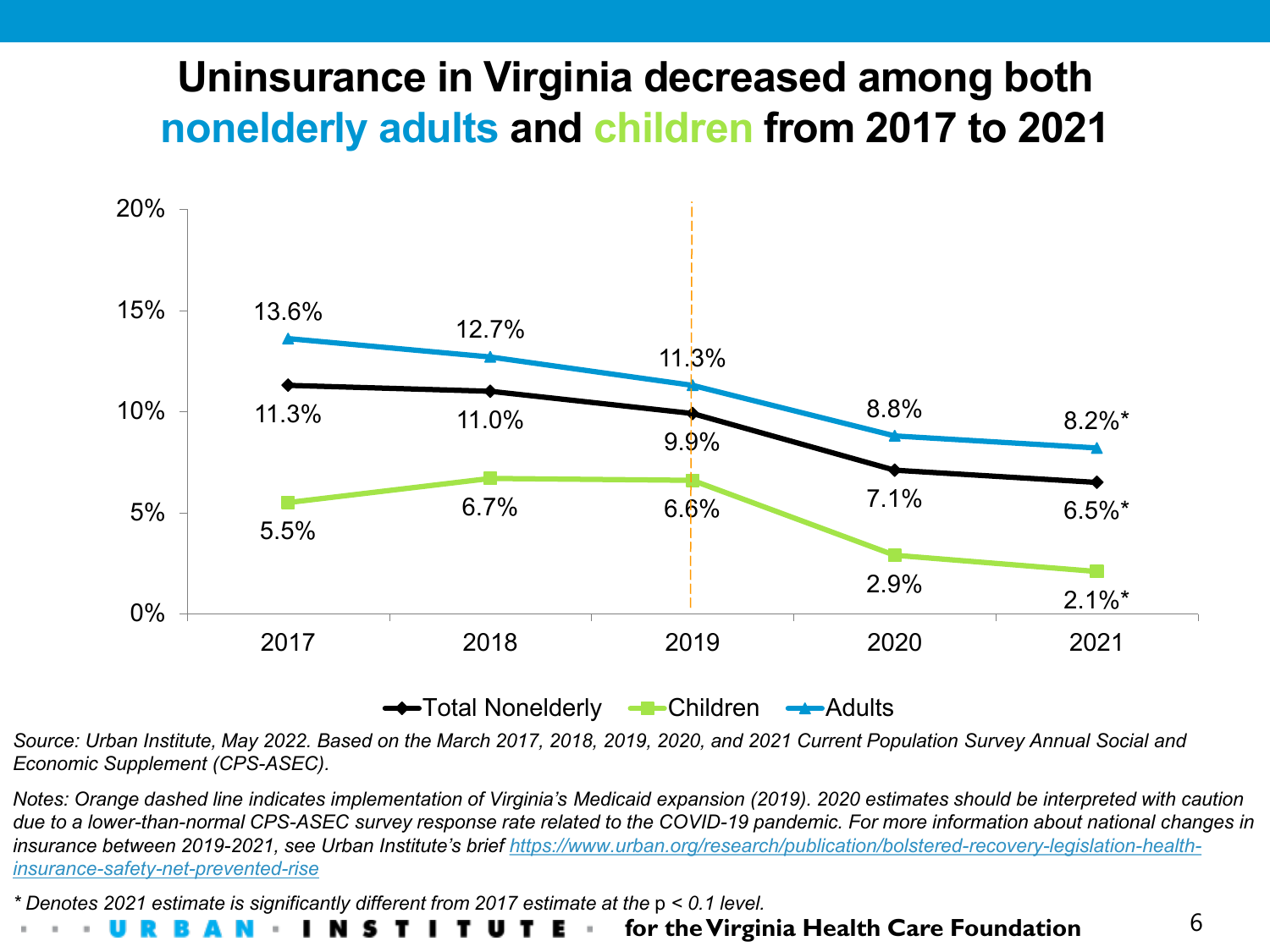## **Nonelderly Virginians with family income ≤100% FPL were more than 7 times as likely to be uninsured as Virginians with family income 401+% FPL in 2021**



*Source: Urban Institute, May 2022. Based on the March 2021 Current Population Survey Annual Social and Economic Supplement (CPS-ASEC).*

*Notes: Poverty level estimates are based on health insurance unit Modified Adjusted Gross Income (MAGI) and use the 2020 Federal Poverty Levels (FPLs) defined by the US Department of Health and Human Services.*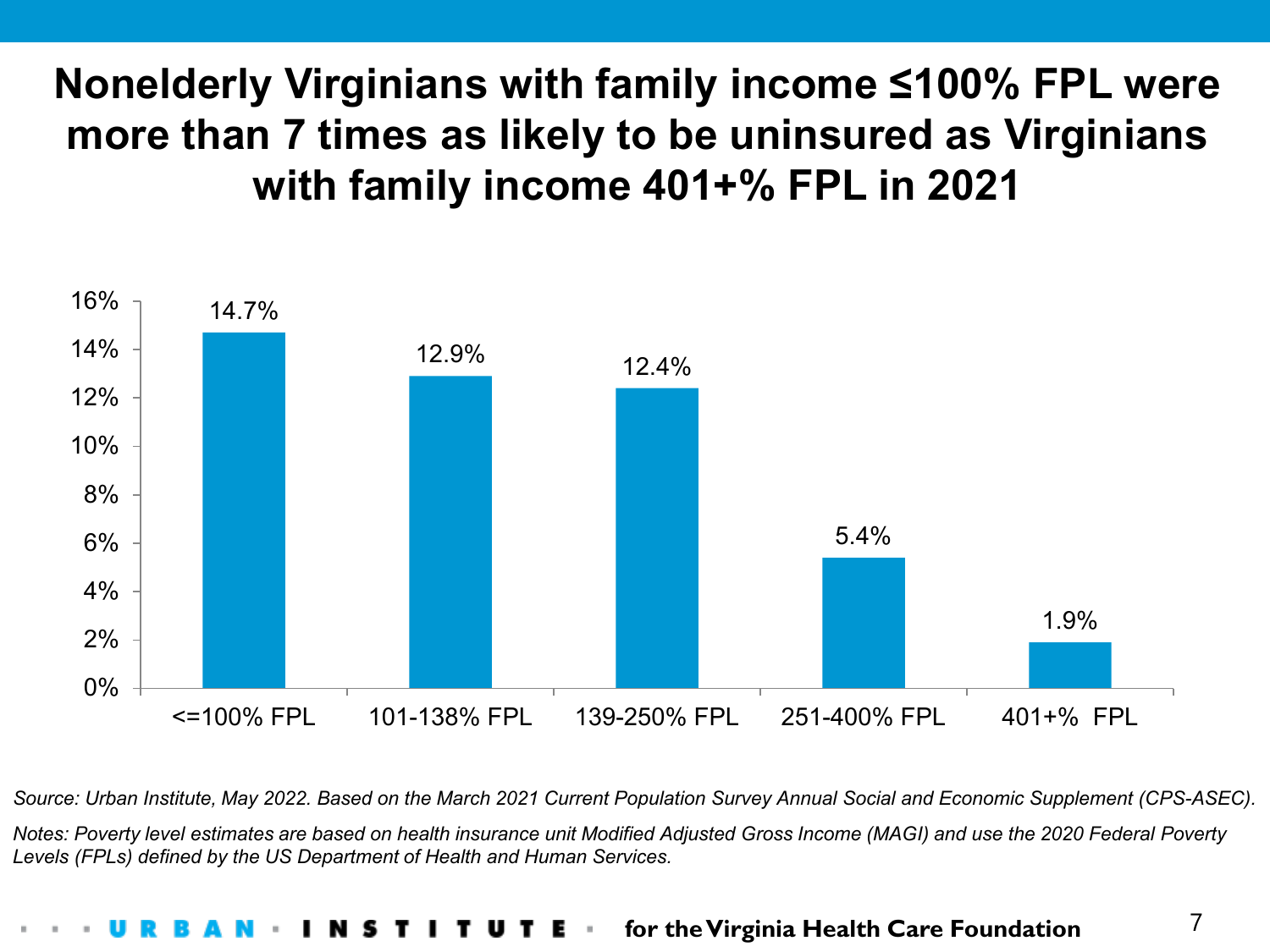### **Hispanic Virginians were more likely to be uninsured than Virginians of other races/ethnicities in 2021**



*Source: Urban Institute, May 2022. Based on the March 2021 Current Population Survey Annual Social and Economic Supplement (CPS-ASEC). Notes: Estimates for non-Hispanic residents who are other races or more than one race are not shown.*

### **for the Virginia Health Care Foundation** T I T U T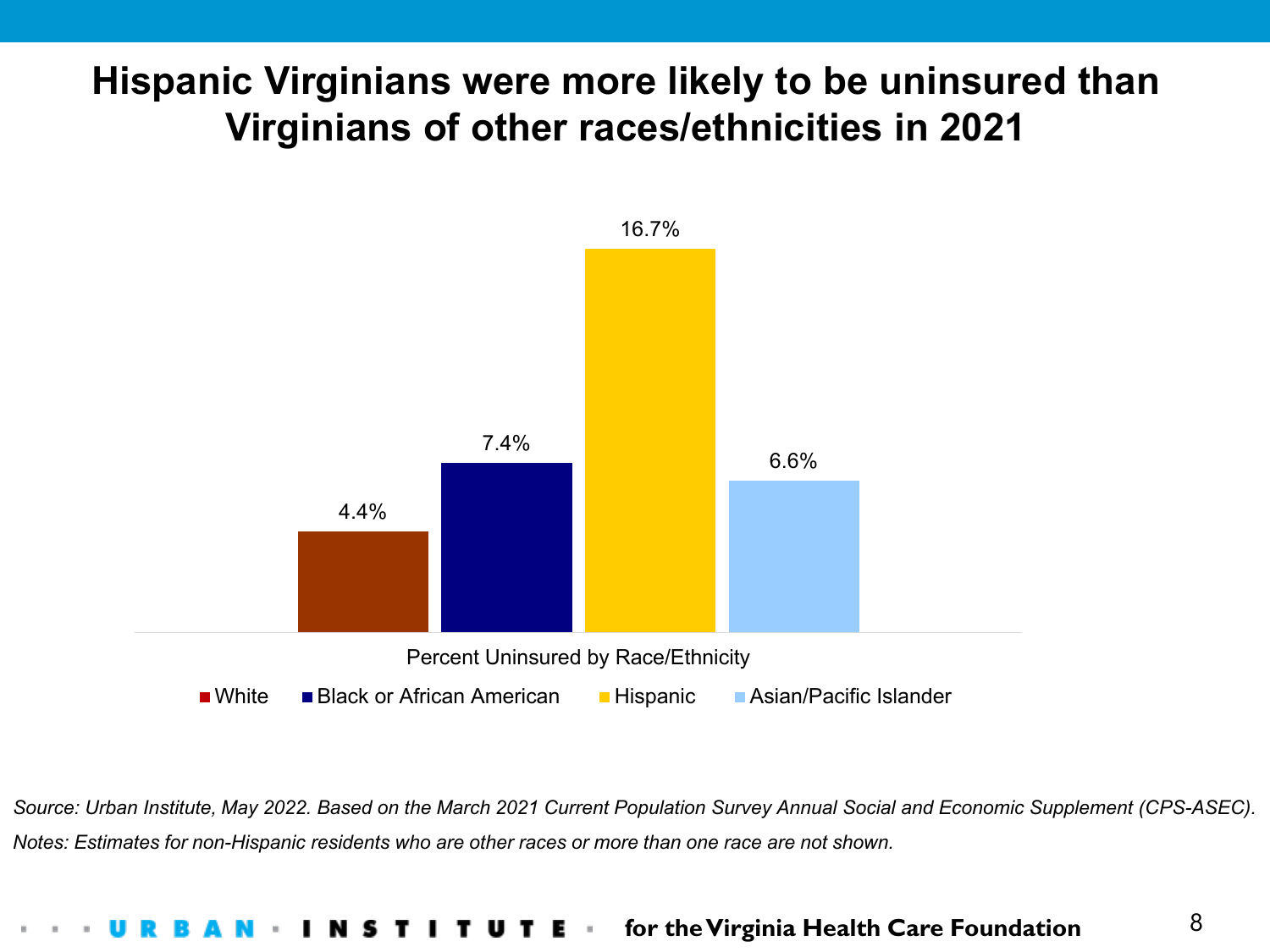## **The uninsurance rate for young adult Virginians (19-26) continued to decrease after Medicaid expansion**



*Source: Urban Institute, May 2022. Based on the March 2021 Current Population Survey Annual Social and Economic Supplement (CPS-ASEC).*

*Notes: Young adults ages 19 to 26 can remain on their parents' health insurance plan as of September 23, 2010. Orange dashed line indicates implementation of Virginia's Medicaid expansion (2019). 2020 estimates should be interpreted with caution due to a lower-thannormal CPS-ASEC survey response rate related to the COVID-19 pandemic.*

*\* Denotes 2021 estimate is significantly lower than the 2017 estimate at the p<0.1 level.*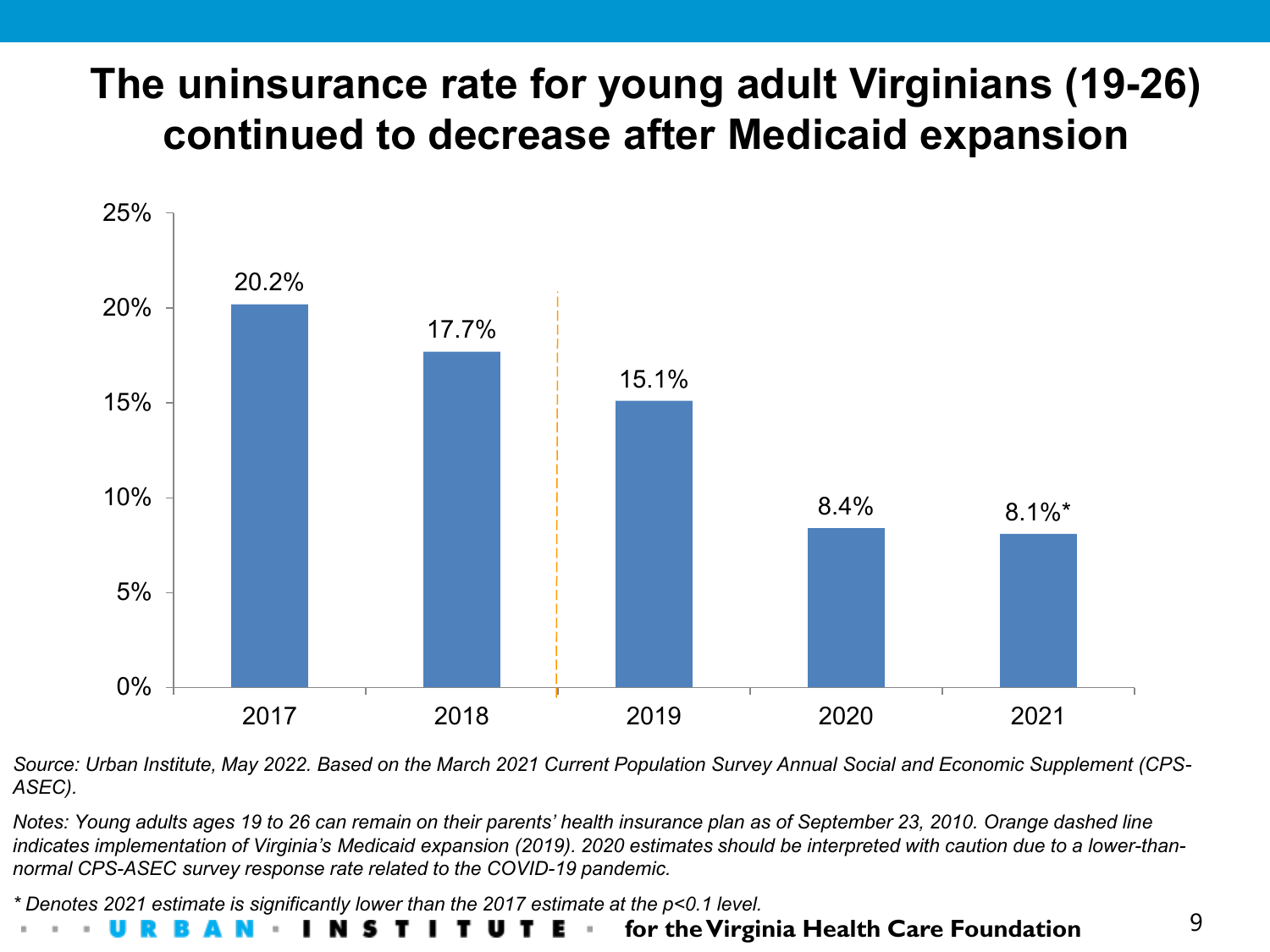## **Among nonelderly Virginians, uninsured adults were less likely than insured adults to receive care in 2020**



*Source: Urban Institute, March 2022. Based on the 2020 Behavioral Risk Factor Surveillance System.*

*Notes: \*/\*\*/\*\*\* Denotes estimate is significantly different from estimate for insured at the 0.1/0.05/0.01 percent level. Adults are age 18-64. Measures refer to access or utilization over the past 12 months.*